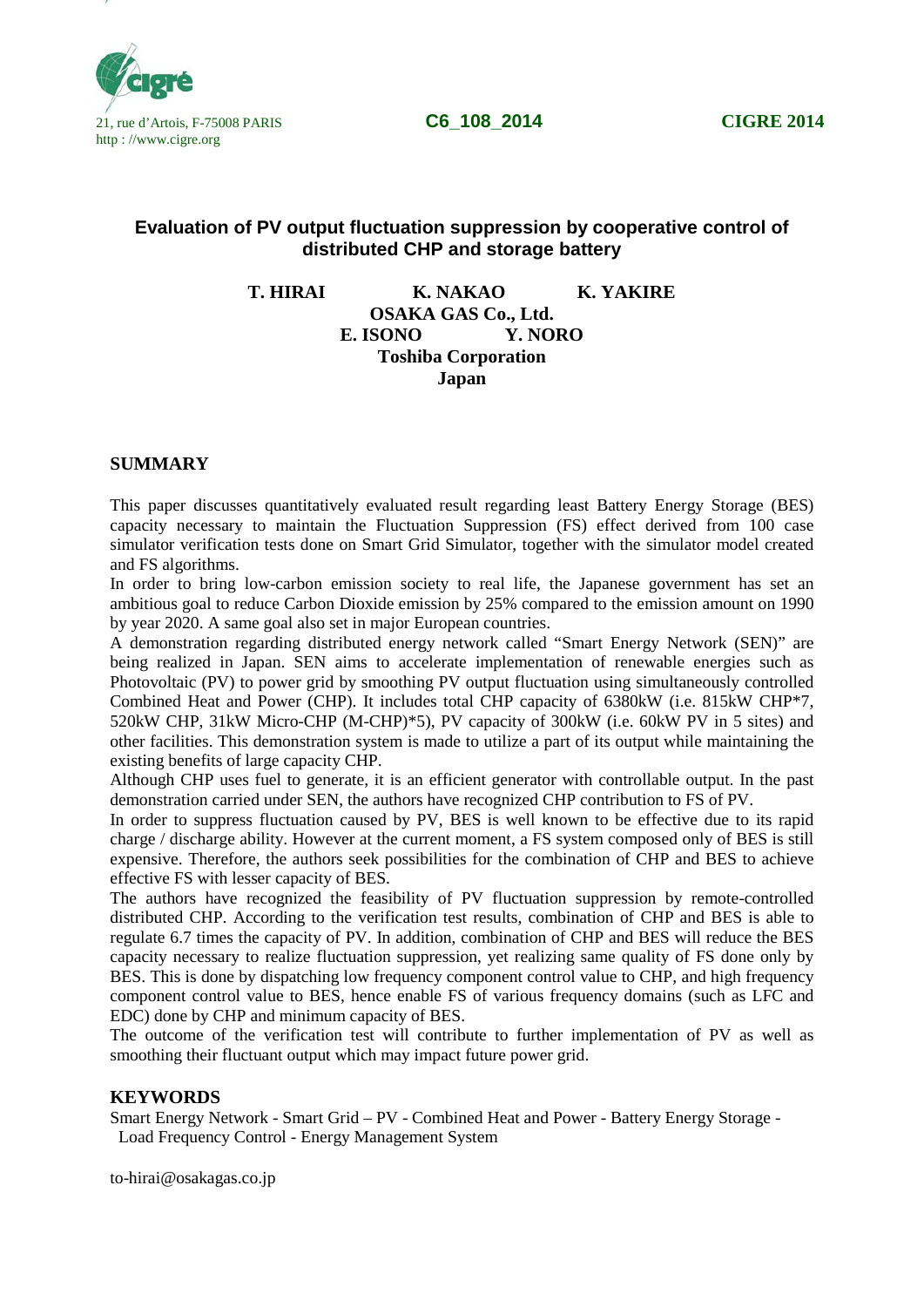# **1. Introduction**

In order to bring low-carbon society to real life, the Japanese government has set an ambitious goal to reduce Carbon Dioxide (CO2) emission by 25% compared to the emission amount on 1990 by year 2020. A same goal also set in major European countries.

Additional nuclear power plant construction has been regarded as one of the key solutions for CO2 emission reduction; however nuclear power plant accident caused by 2011 Tohoku earthquake and tsunami has made this alternative difficult to select. Along with the existing nuclear power plant operation halt, Japan is facing the need to ensure power supply, and the need to establish low-carbon power system simultaneously.

Having these backgrounds, considerable actions are made from customer sides as below.

First, number of demonstrations regarding demand response using Energy Management Systems implemented in buildings and homes are accelerating, where we see a movement towards customer participation to tackle these arising issues.

Second, more than half of their energy consumption consists of thermal energy consumption [1]. A key technology to efficiently use this thermal energy is "Combined Heat and Power (CHP)". In Japan, more than 4.5million kW of CHP has been implemented by year 2009. Furthermore, it has been decided by the Japanese government to implement CHP to provide 15% of the power generation of year 2030 [2].

Lastly, with the beginning of Feed-in Tariffs, Distributed Energy Resource (DER) such as Photovoltaic (PV) implementation in customer side is increasing. In order to ensure power supply, and establish low-carbon power system, it is inevitable to harmonize with these customer side facilities and participation.

Based on these facts, a demonstration regarding distributed energy network called "Smart Energy Network (SEN)" are undertaken in Japan [3]. SEN aims to smooth PV output fluctuation by simultaneously controlled CHP, hence accelerating PV implementation to the power grid.

Although CHP uses fuel to generate, it is an efficient, output-controllable generator. In the past demonstration carried under SEN, the authors recognized that CHP is capable of contributing to Fluctuation Suppression (FS) of PV.

In order to suppress fluctuation caused by PV, Battery Energy Storage (BES) is well known to be effective due to its rapid charge / discharge ability. However at the current moment, a FS system composed only of BES remains expensive. Therefore, the authors seek possibilities for the combination of CHP and BES that achieves effective FS while reducing the capacity of BES.

This paper will discuss quantitatively evaluated result regarding least BES capacity necessary to maintain the FS effect derived from 100 case simulator verification tests done on Smart Grid Simulator [4], together with the simulator model created and FS algorithms.

# **2. Approach to simulator verification tests**

# **2.1 Model Grid creation**

Below two steps were taken to undergo the verification tests.

Step1: Obtain features of SEN demonstration facilities by modelling distributed PV, large-capacity CHP, and power interchanging system between PV and customer owned CHP. Then, investigated scenarios such as effectiveness of cooperative CHP control to given PV output.

Step2: Create a FS system including batteries, and SEN demonstration facilities with consideration to their features obtained in Step 1. Evaluate necessary CHP and BES capacity to maintain the FS effect.

# **2.1.1 SEN demonstration experiment facilities**

Fig. 1 describes the overview of the SEN demonstration project, composed of total CHP capacity of 6380kW (i.e. 815kW CHP\*7, 520kW CHP, 31kW Micro-CHP (M-CHP)\*5), PV capacity of 300kW (i.e. 60kW PV in 5 sites) and other facilities. This demonstration system is made to utilize a part of its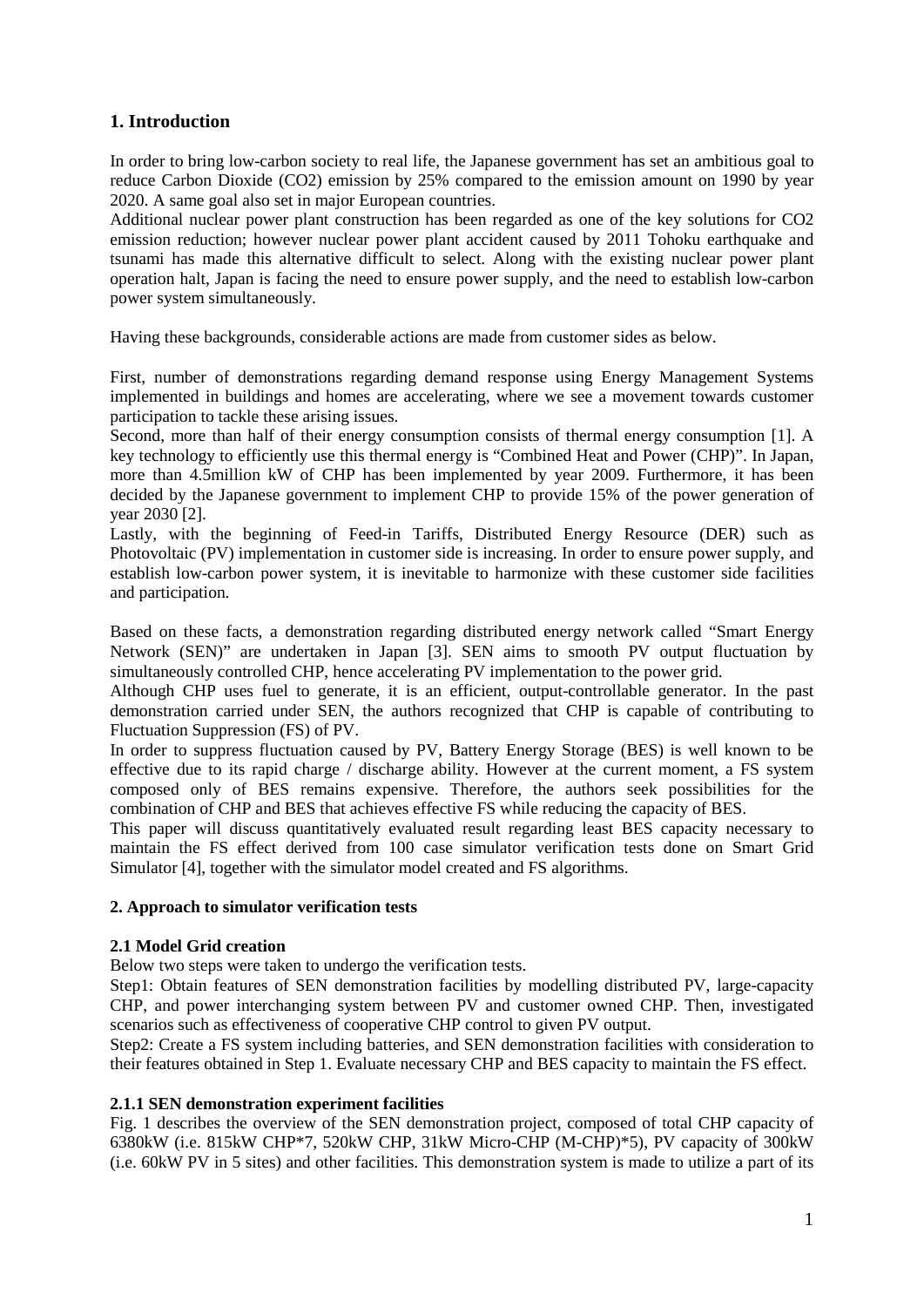output while maintaining the existing benefits of large capacity CHP. Data acquisition and Control Value (CV) dispatching is done by using the public communication line.



Fig. 1 Overview of the SEN demonstration facilities

### **2.1.2 Smart Grid Simulator [4][5]**

Power grid model is created upon Smart Grid Simulator (SGS). SGS is an analogue-simulator which models actual components in 1/1000 scale capacity. The authors modelled features of each component derived from previous demonstration onto SGS. In this demonstration, the authors focused on the ratio of controlling subject (i.e. PV) and controlling equipment (i.e. CHP and BES), aggregating their features into one device, and undertook experiments by using the devices' capacity as parameters. As a controlling device, the authors used the grid monitoring and control system, "Micro Energy Management System (μEMS)," which is also applicable for actual power grid operation.



 $\mu$  EMS : Micro Energy Management System

Fig. 2 Simulated grid composed on SGS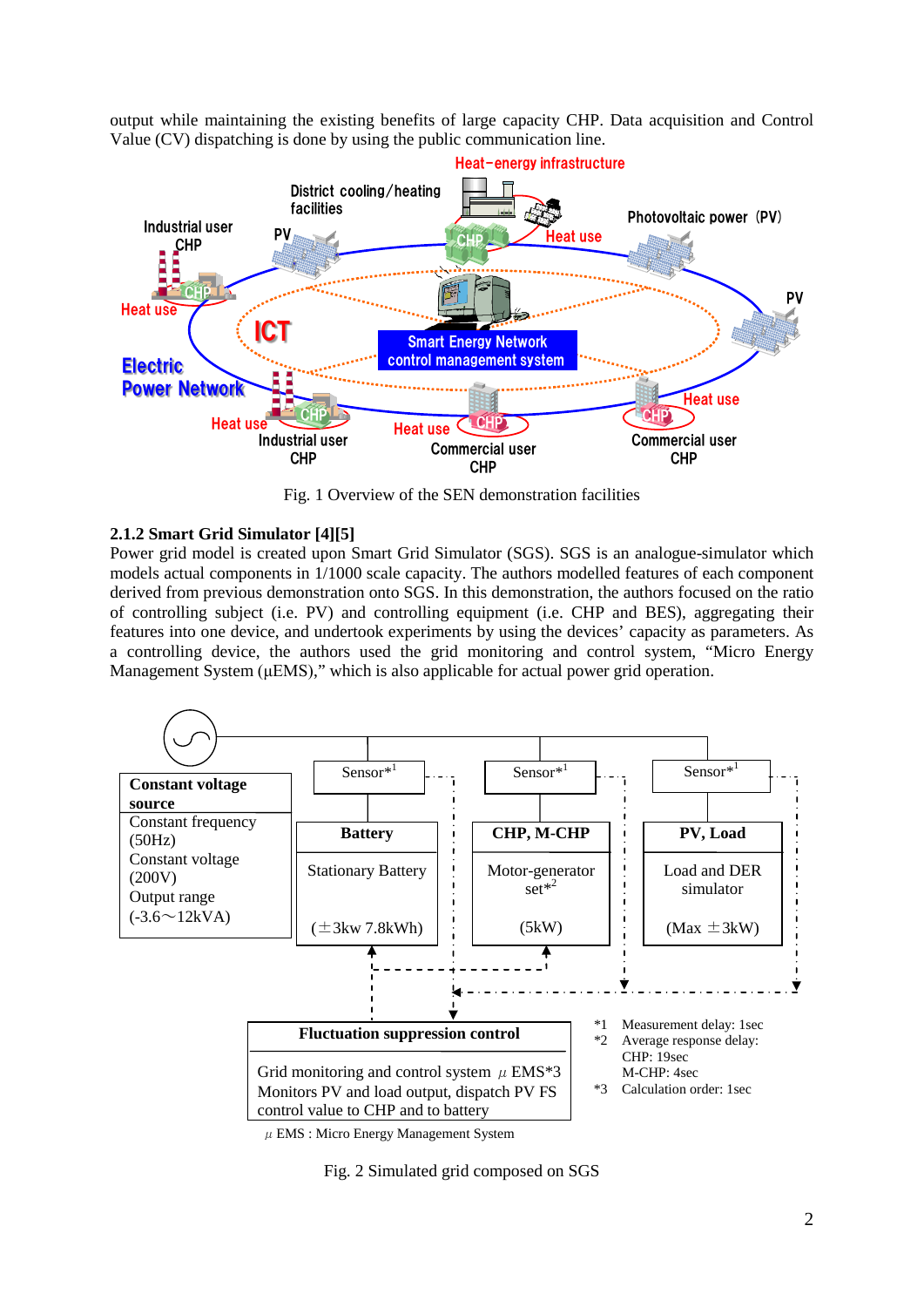# **2.2 PV model**

For verification tests, the authors used data obtained from 14:00 to 15:00 on a cloudy day. This data contains target fluctuation components more than other time range, according to the frequency range analysis. The total output of PV is shown in Fig. 3.

The ratio of fluctuation components are less compared to the individual PV output, due to smoothing effect of the by summation of outputs. Verification test results further on refers to data shown in Fig.3.



### **2.3 CHP model**

815kW CHP and 31kW CHP are used in the SEN demonstration. CHP response features are modelled on SGS according to dead time and lamp rate, based on step response simulation done on a real machine (includes control and transmission dead time). Fig. 4 and 5 describes result of step response simulation done on a real machine and a simulator. Different ramp rate is set for increasing and decreasing output order. Parameters used for simulation is described in Table 1.





Fig. 4 Step response test result of CHP and simulator (Order decrease: -160kW)

Fig. 5 Step response test result of M-CHPs and simulator (Order increase: 31kW)

| I able I I alameter of Gas Engine Generator (Caen anny |          |           |             |                    |
|--------------------------------------------------------|----------|-----------|-------------|--------------------|
| Type                                                   | Rated    | Dead time | Ramp rate   | Ramp rate          |
|                                                        | Capacity |           | (increase)  | (decrease)         |
| <b>CHP</b>                                             | 815kW    | 19s       | $1.00$ kW/s | 1.23kW/s           |
| M-CHP                                                  | 31kW     | 4s        | $0.62$ kW/s | $3.44 \text{kW/s}$ |

Table 1 Parameter of Gas Engine Generator (each unit)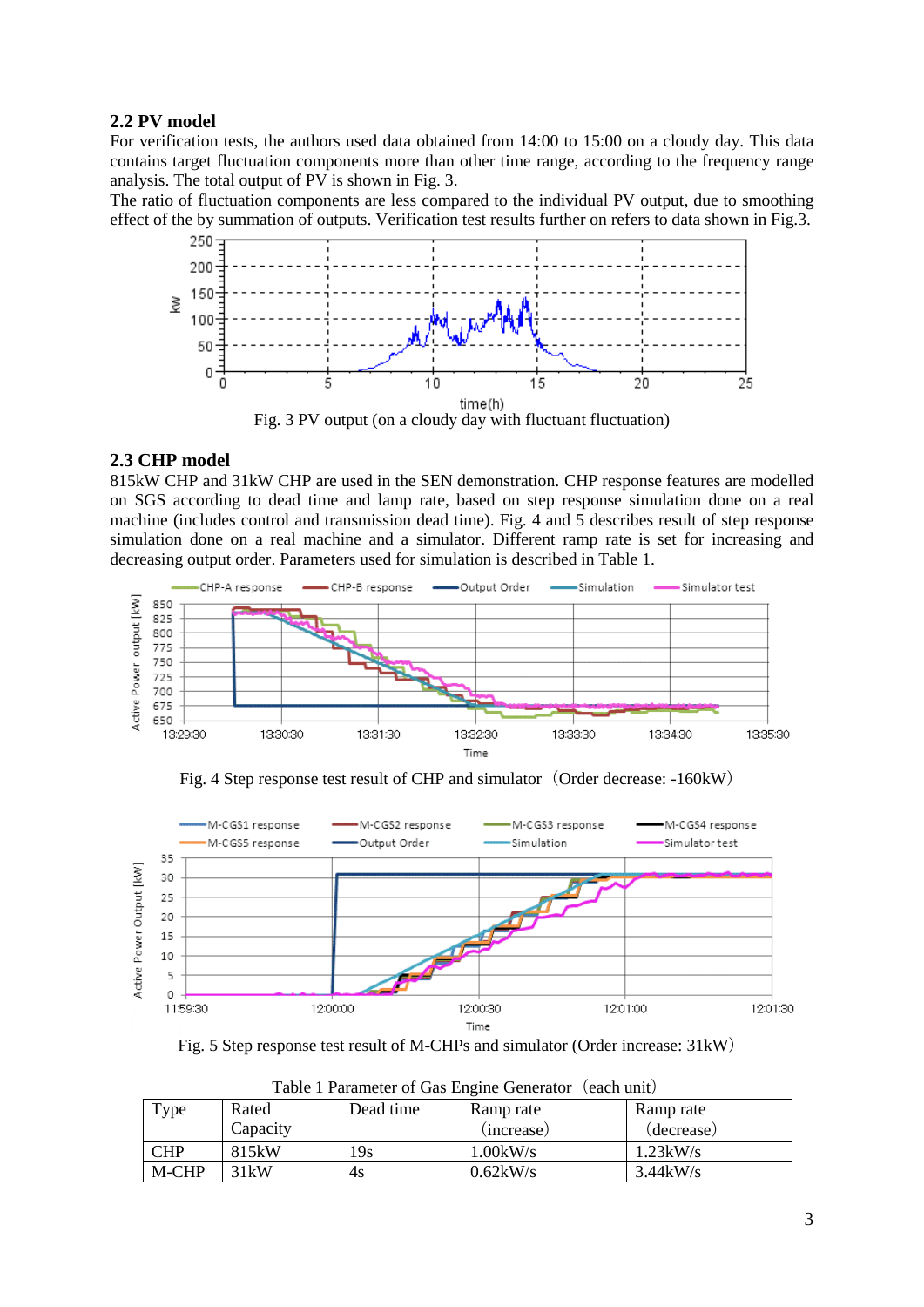### **2.4 Features of Fluctuation Suppression control block**

FS control block is implemented in μEMS of SGS. It obtains PV output, and from that extracts fluctuation element, which then dispatches CV to CHP and BES to smooth the fluctuation element (Fig. 6). Moving average duration necessary to extract fluctuation was set for 20minutes, considering the time range of control target domain. This in this case is the Load Frequency Control (LFC) domain. When using both CHP and BES for FS, the authors applied two control methods as below.

Control method A: Dispatch CV based on capacity ratio of controlling equipment. Control method B: Within fluctuation component, dispatch CV to regulate low frequency component to CHP, and CV to regulate high frequency component to BES.

FS output

Fig. 7 and 8 below describes the control method A and B. In both methods, 20% of CHP rated capacity was set as an adjustment range limit  $\pm 160$ kW.



Fig. 7 Control method A control block



Fig. 8 Control method B control block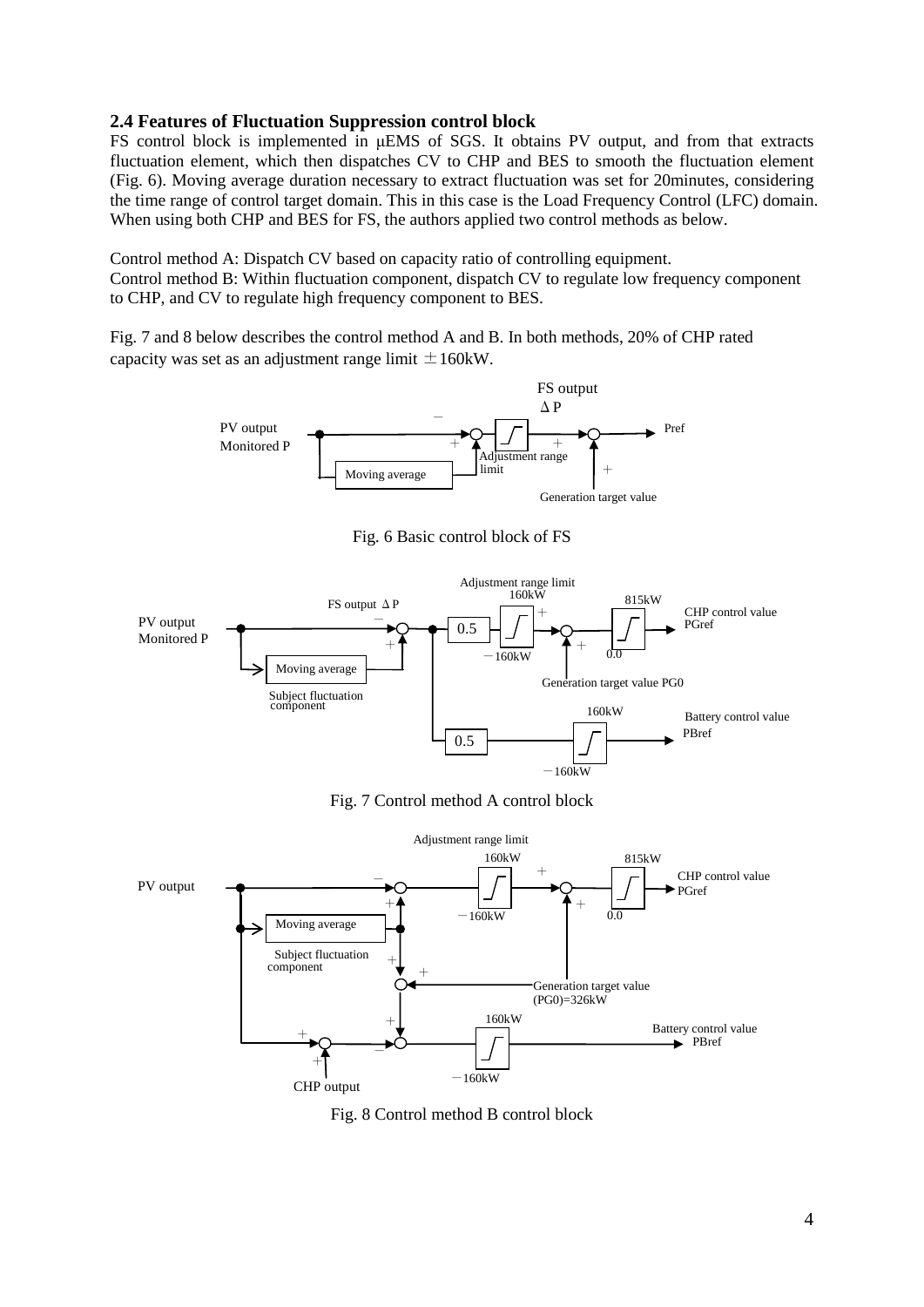### **3. Result Evaluation**

#### **3.1 Result of typical examination case**

The result of FS by CHP and BES is described in Fig. 9 and 10. The ratio of PV capacity and adjustment capacity of CHP is set to 2:1 and the ratio of PV capacity and adjustment capacity of BES for FS is set to 6.7:1. By applying control method B, where dispatches CV depending on their frequency domain, medium and low frequency component are reduced by CHP generation (Fig. 9). High frequency component are also being absorbed by BES (Fig. 10).

The authors applied Fluctuation Reduction Rate (FRR) as the evaluation criteria. That is, converting fluctuation component from time domain to frequency domain using Fourier transformation; then extracting the sum of LFC component; and finally quantitatively evaluating the validity of FS. FRR calculation equation is as follows.

$$
FRR = (S_{PV} - S_o) / S_{PV}, \quad S_{PV} = \sum_{i=i1}^{i2} C_i^{PV}, \quad S_o = \sum_{i=i1}^{i2} C_i^{O}
$$

 $S_{PV}$  and  $S_Q$  each represent the sum of frequency spectrum range before and after FS.

 $C_i^{PV}$  and  $C_i^{O}$  each represents the frequency component *i* when converting output signal by using Fourier transformation.

*i1, i2* represents the maximum and the minimum limit of frequency component included in the assessment subject domain (for LFC domain, 1200second and 180second.).

As a result, FS by BES was calculated to be 88% effective, and by CHP, 53% effective (Fig. 11).



Fig. 9 Result of FS examinations by CHP Fig. 10 Result of FS examination by BES



Fig. 11 Evaluation of FRR effect

#### **3.2 Evaluation of FS effect regarding the ratio of PV and control equipment**

Fig. 12 shows FRR result of LFC domain, with different capacity of PV and BES, CHP, and M-CHP. In all cases, at certain point the FRR shows a tendency to decrease as the ratio of PV increases. The authors defined this point as saturation point. For FS by CHP, the saturation point was 2, for M-CHP was 3, and for BES was 6.7. In addition, the maximum FRR was below 60% for CHP, greater than 80% for M-CHP and BES.

Possible reason of this tendency of saturation point is as below. The more PV located dispersedly, the more their output will be smoothed when being summed, resulting in the having lesser fluctuation component compared to individual PV output. Therefore capacity ratio of saturation point becomes larger. In terms of CHP, M-CHP with faster response had a higher saturation point.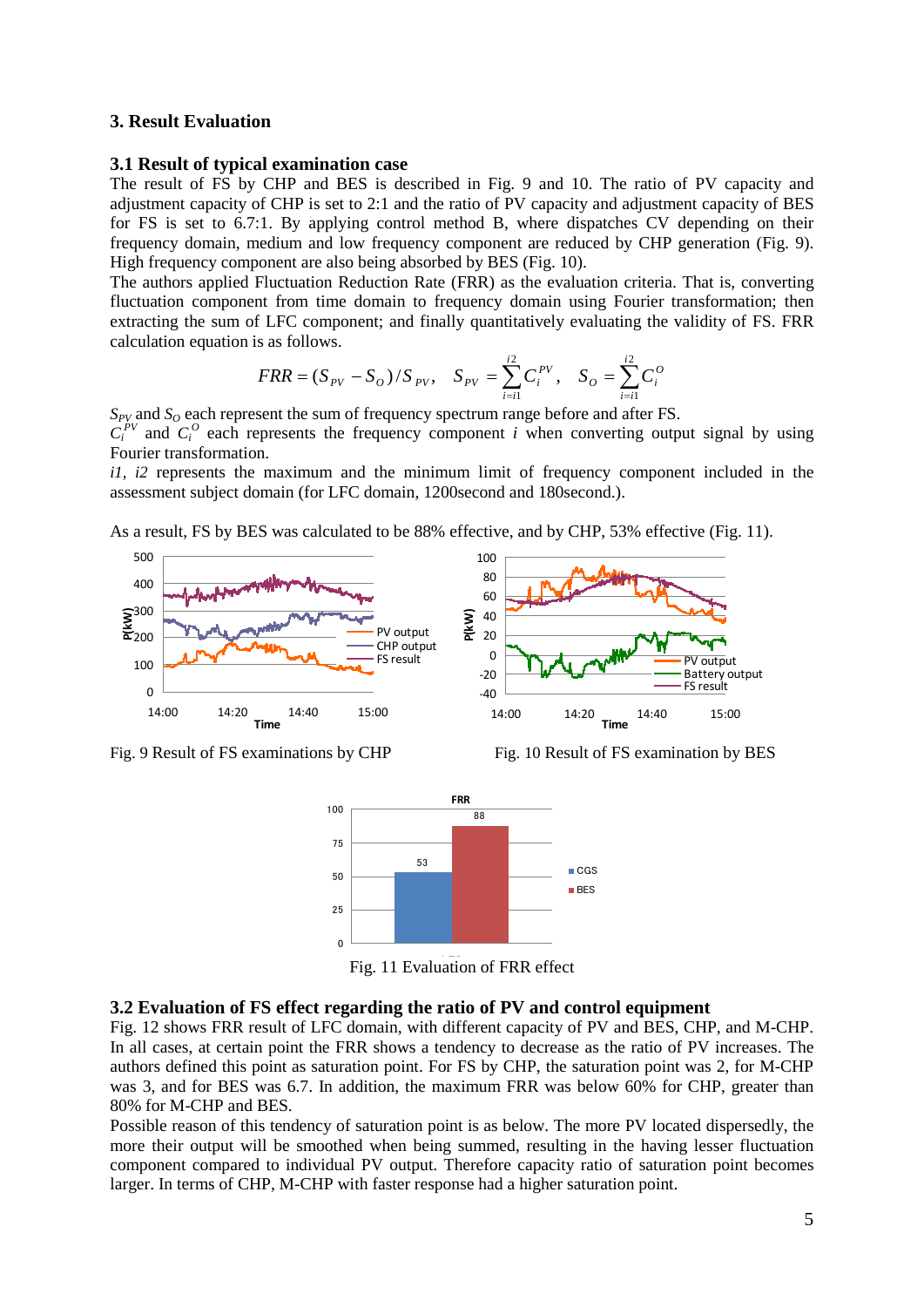

Fig. 12 Capacity ratio of PV and control equipment

# **3.3 FS evaluation based on BES ratio**

The authors derived that 6.7:1 is the saturation point of FS by BES. Considering this result, the authors conducted verification tests by using CHP and M-CHP combination with BES. Fig. 13 describes the verification test results when setting adjustment capacity rate of CHP and BES to 50%. Fig. 14 describes the FRR result calculated when using the ratio used in Fig. 13 as parameter.

When controlling more than one controlling equipments with different features to operate FR, control method B proved to be more effective compared to control method A, due to dispatching adequate control value to all equipment, hence optimizing the performance. In method B, no significant effect to FRR can be seen until CHP ratio increases to 50%, and M-CHP ratio increases up to 75%. Thus it could be concluded that sufficient FS are possible to be carried by the combination of BES and CHP.



Fig. 13 Result of FS examination by CHP and BES Fig. 14 Ratio of control equipment and BES



Fig. 15 Relation of FS result and BES implementation

#### **4. Conclusion**

This paper discussed quantitatively evaluated result regarding least BES capacity necessary to maintain the fluctuation suppression effect, derived from 100 case simulator verification tests done on Smart Grid Simulator. The authors also discussed details of simulator model and fluctuation suppression algorithms. Through the verification test, the authors have recognized the feasibility of PV fluctuation suppression by remotely controlled and distributed CHP. The authors conclude that it is possible to regulate 6.7times the adjustment capacity of PV by combination of CHP and BES, or by BES alone. In addition, combination of CHP and BES will reduce the BES capacity necessary to